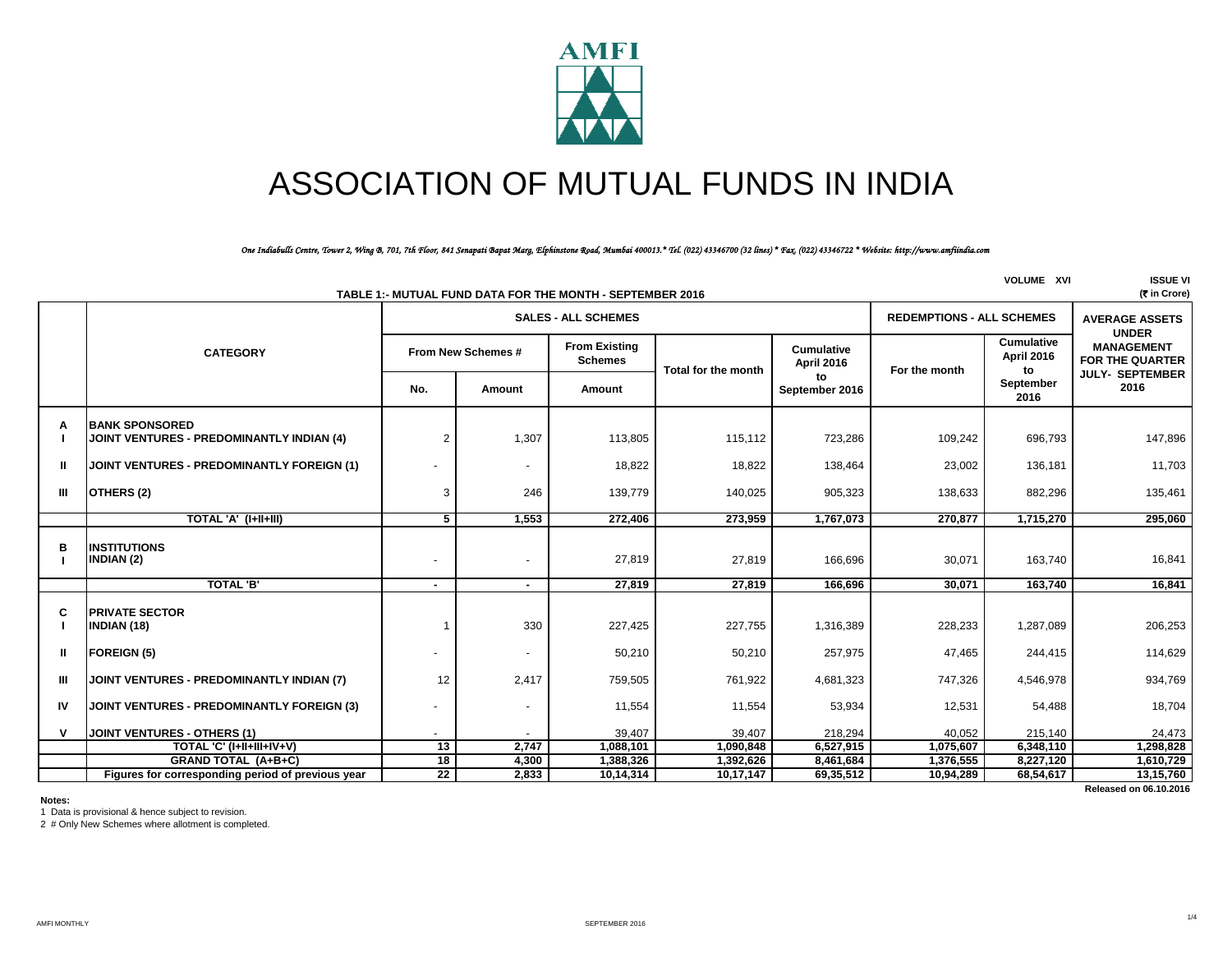| (そ in Crore)<br>2.1 *NEW SCHEMES LAUNCHED (ALLOTMENT COMPLETED) |                      |                          |                          |                  |                      |                      |                      |        |  |
|-----------------------------------------------------------------|----------------------|--------------------------|--------------------------|------------------|----------------------|----------------------|----------------------|--------|--|
|                                                                 |                      | Open End                 |                          | <b>Close End</b> |                      | <b>Interval Fund</b> | <b>TOTAL</b>         |        |  |
|                                                                 | <b>No.of Schemes</b> | Amount                   | <b>No.of Schemes</b>     | Amount           | <b>No.of Schemes</b> | Amount               | <b>No.of Schemes</b> | Amount |  |
| <b>INCOME</b>                                                   |                      |                          | 16                       | 3,852            |                      |                      | 16                   | 3,852  |  |
| <b>INFRASTRUCTURE DEBT FUND</b>                                 |                      | $\overline{\phantom{a}}$ |                          |                  |                      |                      |                      |        |  |
| <b>EQUITY</b>                                                   |                      | 330                      |                          | 118              |                      |                      |                      | 448    |  |
| <b>BALANCED</b>                                                 |                      |                          |                          |                  |                      |                      |                      |        |  |
| LIQUID/MONEY MARKET                                             |                      |                          | $\overline{\phantom{0}}$ |                  |                      |                      |                      |        |  |
| GILT                                                            |                      |                          |                          |                  |                      |                      |                      |        |  |
| <b>ELSS - EQUITY</b>                                            |                      |                          | $\,$                     |                  |                      |                      |                      |        |  |
| <b>GOLD ETF</b>                                                 |                      |                          | $\,$                     |                  |                      |                      |                      |        |  |
| OTHER ETFs                                                      |                      |                          | $\,$                     |                  |                      |                      |                      |        |  |
| <b>FUND OF FUNDS INVESTING</b>                                  |                      |                          |                          |                  |                      | $\blacksquare$       |                      |        |  |
| <b>OVERSEAS</b>                                                 |                      |                          | $\,$                     |                  |                      |                      |                      |        |  |
| TOTAL                                                           |                      | 330                      | 17                       | 3,970            |                      |                      | 18                   | 4,300  |  |

## **TABLE 2:- SALES DURING THE MONTH OF SEPTEMBER 2016 - TYPE AND CATEGORY WISE**

#### **\*NEW SCHEMES LAUNCHED :**

| <b>IOPEN END EQUITY :</b>  | Motilal Oswal MOSt Focused Dynamic Equity Fund                                                                                                                                                                                                                                                                                                                                                                                                                                                                                                                                                                                                                                                                     |
|----------------------------|--------------------------------------------------------------------------------------------------------------------------------------------------------------------------------------------------------------------------------------------------------------------------------------------------------------------------------------------------------------------------------------------------------------------------------------------------------------------------------------------------------------------------------------------------------------------------------------------------------------------------------------------------------------------------------------------------------------------|
| <b>ICLOSE END INCOME :</b> | Axis Hybrid Fund - Series 33 (1358 Days); Canara Robeco Capital Protection Oriented Fund - Series 7; HDFC Dual Advantage Fund Series -III - 1304D August 2016, HDFC FMP<br>1111 D September 2016 (1) - Series 37, 1302 D September 2016 (1) - Series 37, 1309 D September 2016 (1) - Series 37, ICICI Prudential FMP Series 79 - 1104 Days Plan O, 1104<br>Days Plan P and 1404 Days Plan T, ICICI Prudential Multiple Yield Fund - Series 11 - Plan B 1394 Days; Reliance Fixed Horizon Fund XXXI Series 11 and Series 13; SBI Dual<br>Advantage Fund - Series XVII; UTI Fixed Term Income Fund Series XXV-IV (1100 Days) and VI (1098 Days), UTI-Capital Protection Oriented Scheme - Series VIII-II (1831 Days) |
| <b>ICLOSE END EQUITY :</b> | Birla Sun Life Resurgent India Fund - Series 1                                                                                                                                                                                                                                                                                                                                                                                                                                                                                                                                                                                                                                                                     |

| <b>2.2 EXISTING SCHEMES</b>                       |                          |                          |                          |                  |                          |                      |                      |                 |  |  |
|---------------------------------------------------|--------------------------|--------------------------|--------------------------|------------------|--------------------------|----------------------|----------------------|-----------------|--|--|
|                                                   |                          | Open End                 |                          | <b>Close End</b> |                          | <b>Interval Fund</b> |                      | <b>TOTAL</b>    |  |  |
|                                                   | <b>No.of Schemes</b>     | Amount                   | <b>No.of Schemes</b>     | Amount           | No.of Schemes            | Amount               | <b>No.of Schemes</b> | Amount          |  |  |
| <b>INCOME</b>                                     | 257                      | 69,459                   | 1,305                    |                  | 73                       |                      | 1,635                | 69,459          |  |  |
| <b>IINFRASTRUCTURE DEBT FUND</b>                  | $\overline{\phantom{0}}$ | $\blacksquare$           |                          |                  |                          |                      |                      |                 |  |  |
| <b>EQUITY</b>                                     | 315                      | 18,696                   | 97                       |                  | $\overline{\phantom{0}}$ |                      | 412                  | 18,696          |  |  |
| <b>BALANCED</b>                                   | 28                       | 4,317                    |                          |                  |                          |                      | 28                   | 4,317           |  |  |
| <b>LIQUID/MONEY MARKET</b>                        | 52                       | 1,291,059                | $\overline{\phantom{a}}$ |                  | $\overline{\phantom{0}}$ |                      | 52                   | 1,291,059       |  |  |
| <b>GILT</b>                                       | 41                       | 896                      | -                        |                  |                          |                      |                      | 896             |  |  |
| <b>ELSS - EQUITY</b>                              | 42                       | 898                      | 18                       |                  | $\overline{\phantom{0}}$ |                      | 60                   | 898             |  |  |
| <b>GOLD ETF</b>                                   | 13                       | $\overline{\phantom{0}}$ | $\overline{\phantom{a}}$ |                  |                          |                      | 13                   |                 |  |  |
| <b>IOTHER ETFS</b>                                | 51                       | 2,979                    |                          |                  |                          |                      | 51                   | 2,979           |  |  |
| <b>FUND OF FUNDS INVESTING</b><br><b>OVERSEAS</b> | 29                       | 22                       | $\overline{\phantom{a}}$ |                  | $\blacksquare$           |                      | 29                   | 22 <sub>1</sub> |  |  |
| <b>TOTAL</b>                                      | 828                      | 1,388,326                | 1,427                    |                  | 73                       |                      | 2328                 | 1,388,326       |  |  |

| <b>2.3 TOTAL OF ALL SCHEMES</b> |
|---------------------------------|
|---------------------------------|

|                                                    | Open End                 |           | <b>Close End</b>     |        | <b>Interval Fund</b> |        | <b>TOTAL</b>         |           |
|----------------------------------------------------|--------------------------|-----------|----------------------|--------|----------------------|--------|----------------------|-----------|
|                                                    | <b>No.of Schemes</b>     | Amount    | <b>No.of Schemes</b> | Amount | <b>No.of Schemes</b> | Amount | <b>No.of Schemes</b> | Amount    |
| <b>INCOME</b>                                      | 257                      | 69,459    | 1,321                | 3,852  | 73                   |        | 1,651                | 73,311    |
| <b>INFRASTRUCTURE DEBT FUND</b>                    | $\overline{\phantom{a}}$ |           |                      |        |                      |        |                      |           |
| <b>EQUITY</b>                                      | 316                      | 19,026    | 98                   | 118    |                      |        | 414                  | 19,144    |
| <b>BALANCED</b>                                    | 28                       | 4,317     |                      |        |                      |        | 28                   | 4,317     |
| <b>LIQUID/MONEY MARKET</b>                         | 52                       | 291,059.  |                      |        |                      |        | 52                   | 1,291,059 |
| <b>IGILT</b>                                       | 4                        | 896       |                      |        |                      |        | 41                   | 896       |
| <b>ELSS - EQUITY</b>                               | 42                       | 898       | 18                   |        |                      |        | 60                   | 898       |
| <b>GOLD ETF</b>                                    |                          |           |                      |        |                      |        | 13                   |           |
| <b>OTHER ETFS</b>                                  | 51                       | 2,979     |                      |        |                      |        | 51                   | 2,979     |
| <b>IFUND OF FUNDS INVESTING</b><br><b>OVERSEAS</b> | 29                       | 22        |                      |        |                      |        | 29                   | 22        |
| <b>TOTAL</b>                                       | 829                      | 1,388,656 | 1,444                | 3,970  | 73                   |        | 2346                 | 1,392,626 |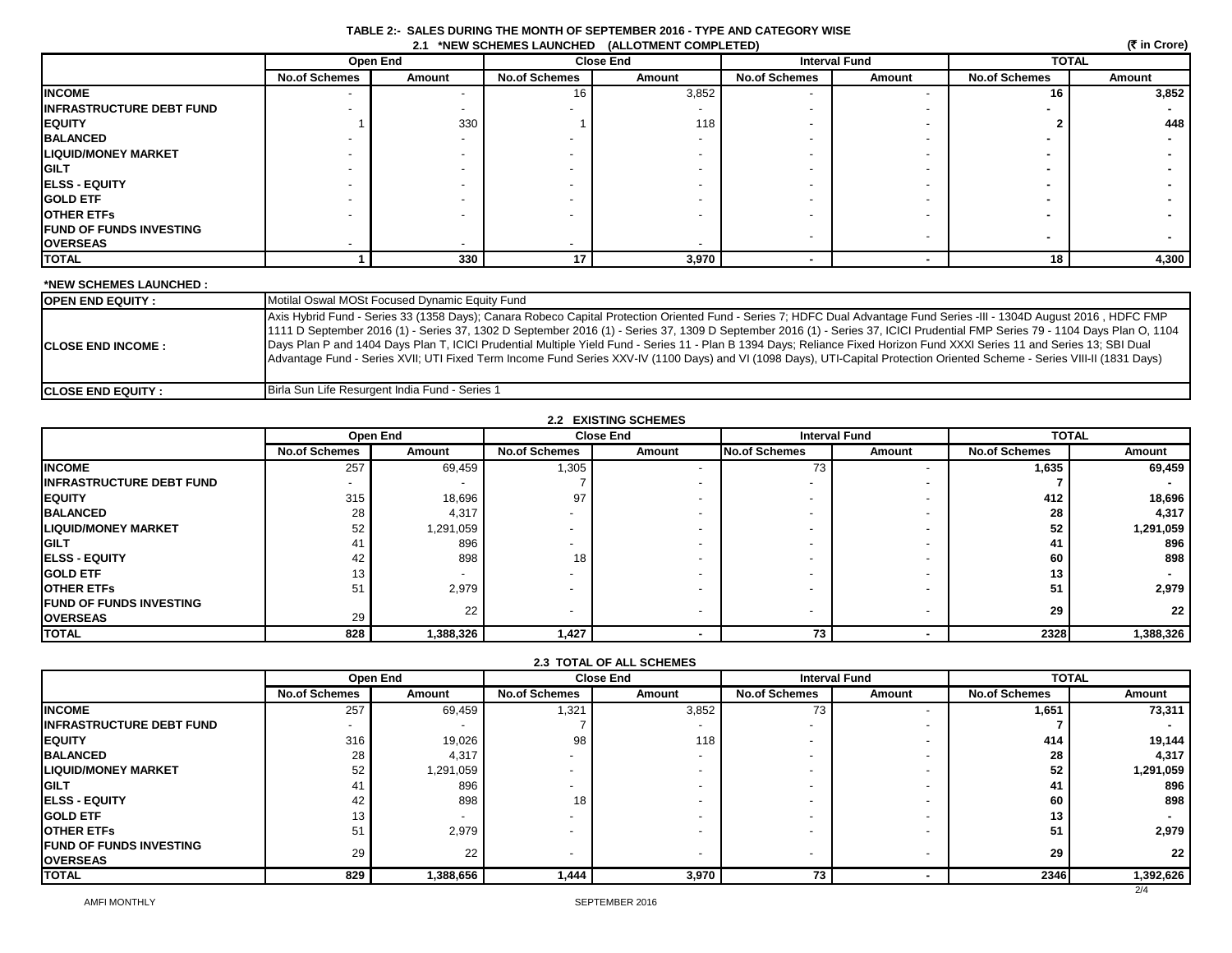#### **Table 3:-**

#### **REDEMPTIONS / REPURCHASES DURING THE MONTH OF SEPTEMBER 2016**

| <u>REDEMETIONS / REFURSIASES DURING THE MONTH OF SEFTEMBER ZUTU</u><br>(₹ in Crore)<br><b>CATEGORY &amp; TYPE WISE</b> |                 |                          |                          |              |                                         |                                                                       |                                                                 |  |  |  |
|------------------------------------------------------------------------------------------------------------------------|-----------------|--------------------------|--------------------------|--------------|-----------------------------------------|-----------------------------------------------------------------------|-----------------------------------------------------------------|--|--|--|
|                                                                                                                        | <b>Open End</b> | <b>Close End</b>         | <b>Interval Fund</b>     | <b>TOTAL</b> | Net Inflow / (Outflow)<br>For the Month | Net Inflow / (Outflow)<br>For the Year to Date<br><b>Current Year</b> | Net Inflow / (Outflow)<br>For the Month<br><b>Previous Year</b> |  |  |  |
| <b>INCOME</b>                                                                                                          | 77,359          | 6,703                    | 273                      | 84,335       | (11, 024)                               | 100,179                                                               | 15,223                                                          |  |  |  |
| <b>INFRASTRUCTURE DEBT FUND</b>                                                                                        |                 |                          | $\overline{\phantom{a}}$ |              |                                         |                                                                       | 230                                                             |  |  |  |
| <b>EQUITY</b>                                                                                                          | 15,895          |                          | $\overline{\phantom{0}}$ | 15,896       | 3,248                                   | 19,829                                                                | 51,869                                                          |  |  |  |
| <b>BALANCED</b>                                                                                                        | 1,042           |                          | $\overline{\phantom{a}}$ | 1,042        | 3,275                                   | 11,828                                                                | 11,587                                                          |  |  |  |
| <b>LIQUID/MONEY MARKET</b>                                                                                             | 1,271,429       |                          | $\overline{\phantom{a}}$ | 1,271,429    | 19,630                                  | 98,725                                                                | (2,767)                                                         |  |  |  |
| GILT                                                                                                                   | .857            |                          | $\overline{\phantom{a}}$ | 1,857        | (961)                                   | (2,303)                                                               | 2,276                                                           |  |  |  |
| <b>ELSS - EQUITY</b>                                                                                                   | 387             | 16                       | $\overline{\phantom{a}}$ | 403          | 495                                     | 2,404                                                                 | 1,797                                                           |  |  |  |
| <b>GOLD ETFS</b>                                                                                                       | 77              | $\overline{\phantom{0}}$ | $\overline{\phantom{a}}$ | 77           | (77)                                    | (539)                                                                 | (420)                                                           |  |  |  |
| <b>OTHER ETFS</b>                                                                                                      | 1,446           |                          |                          | 1,446        | 1,533                                   | 4,658                                                                 | 1,340                                                           |  |  |  |
| <b>FUND OF FUNDS INVESTING</b><br><b>OVERSEAS</b>                                                                      | 70              | $\overline{\phantom{a}}$ | $\overline{\phantom{a}}$ | 70           | (48)                                    | (217)                                                                 | (240)                                                           |  |  |  |
| <b>TOTAL</b>                                                                                                           | 1,369,562       | 6,720                    | 273                      | 1,376,555    | 16,071                                  | 234,564                                                               | 80,895                                                          |  |  |  |

**Table 4:-**

#### **ASSETS UNDER MANAGEMENT AS ON SEPTEMBER 30, 2016 CATEGORY & TYPE WISE**

| (₹ in Crore)<br><b>CATEGORY &amp; TYPE WISE</b>   |           |                  |                          |              |            |  |  |  |  |
|---------------------------------------------------|-----------|------------------|--------------------------|--------------|------------|--|--|--|--|
|                                                   | Open End  | <b>Close End</b> | <b>Interval Fund</b>     | <b>TOTAL</b> | % to Total |  |  |  |  |
| <b>INCOME</b>                                     | 545,943   | 145,968          | 6,507                    | 698,418      | 44         |  |  |  |  |
| <b>INFRASTRUCTURE DEBT FUND</b>                   |           | 1.809            |                          | 1,809        | @          |  |  |  |  |
| <b>EQUITY</b>                                     | 397,367   | 19.918           |                          | 417,285      | 27         |  |  |  |  |
| <b>BALANCED</b>                                   | 56.816    |                  | $\overline{\phantom{0}}$ | 56,816       | 4          |  |  |  |  |
| LIQUID/MONEY MARKET                               | 308,688   | -                | $\overline{\phantom{0}}$ | 308,688      | 20         |  |  |  |  |
| GILT                                              | 15,390    |                  | $\overline{\phantom{0}}$ | 15,390       |            |  |  |  |  |
| <b>IELSS - EQUITY</b>                             | 47,537    | 3.200            | $\overline{\phantom{0}}$ | 50,737       | 3          |  |  |  |  |
| <b>GOLD ETF</b>                                   | 6,295     |                  | $\overline{\phantom{0}}$ | 6,295        | @          |  |  |  |  |
| <b>OTHER ETFS</b>                                 | 22.740    | -                |                          | 22,740       |            |  |  |  |  |
| <b>FUND OF FUNDS INVESTING</b><br><b>OVERSEAS</b> | 1.898     |                  |                          | 1,898        | @          |  |  |  |  |
| <b>TOTAL</b>                                      | 1,402,674 | 170,895          | 6,507                    | 1,580,076    | 100        |  |  |  |  |

**@ Less than 1 %.**

| (₹ in Crore)<br>DATA ON FUND OF FUNDS (DOMESTIC) - SEPTEMBER 2016<br>Table 5:- |                |              |            |                                                           |                                                                   |  |
|--------------------------------------------------------------------------------|----------------|--------------|------------|-----------------------------------------------------------|-------------------------------------------------------------------|--|
|                                                                                | No. of Schemes | <b>Sales</b> | Redemption | Assets under<br>Management<br>as on<br>September 30, 2016 | Average Assets under<br><b>Management for the</b><br><b>Month</b> |  |
| <b>Fund of Funds</b>                                                           | 41             | 116          | 161        | 5.572                                                     | 5,570                                                             |  |

#### **Note :**

1. Fund of Funds is a scheme wherein the assets are invested in the existing schemes of mutual funds and hence, the figures indicated herein are included in tables 1 to 4. Data on fund of funds is given for information only.